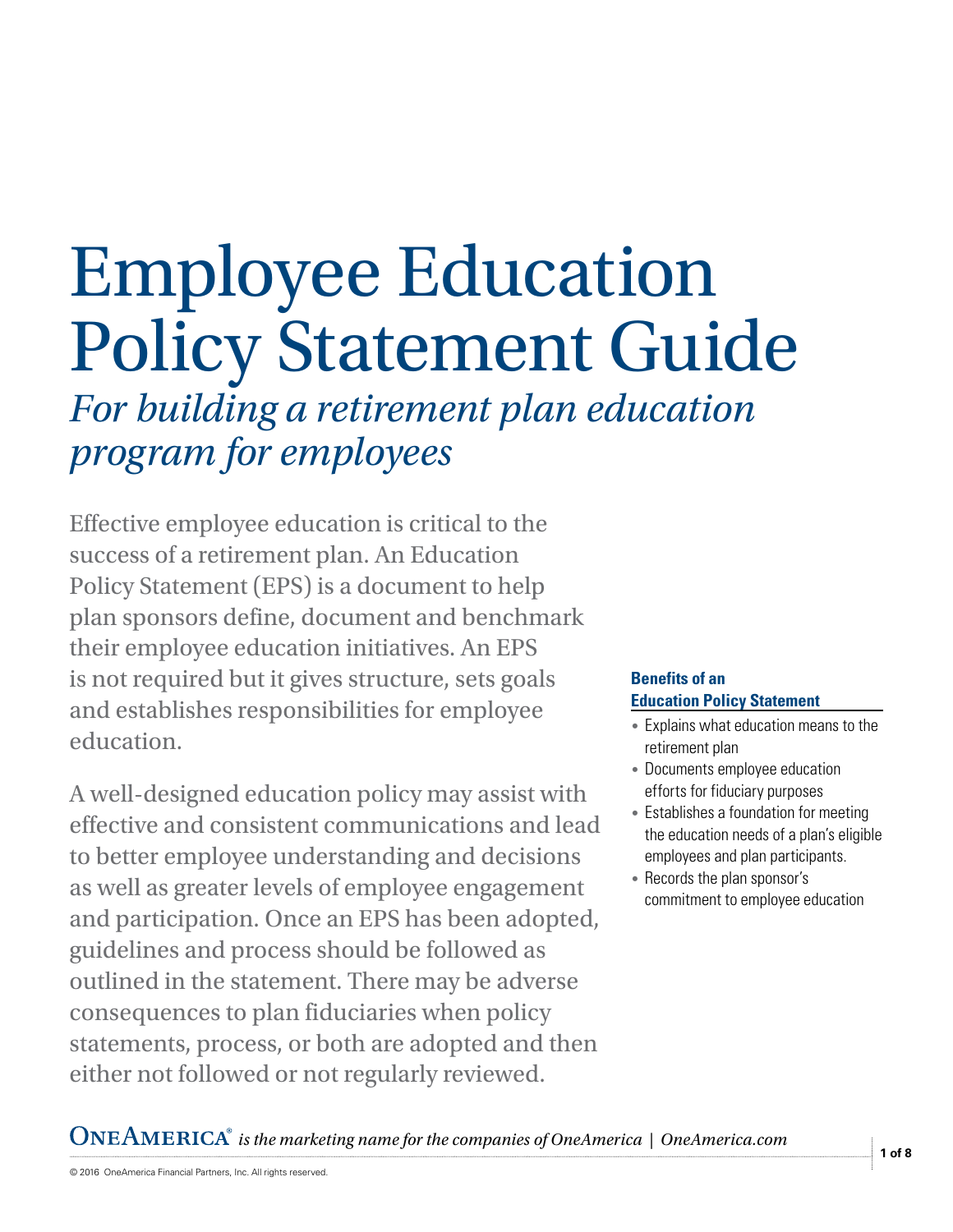# Elements of an Education Policy Statement

The appropriate contents of an EPS depend on the specific needs of the plan to which it applies and the way in which the plan is administered. A typical EPS includes purpose, education objectives, goals of education program, education planning and strategy, results measurements and roles and responsibilities.

# Purpose

In addition to basic plan information, the "Purpose" section generally includes a statement of the intended purpose of the EPS and outlines the plan sponsor's commitment to establishing an education program that meets employee needs, while providing measurements toward meeting education goals and documenting success of the program.

# Education objective

This section should highlight why the plan sponsor has decided to offer retirement education to the employees and the organization's intent as it relates to the education program. It may discuss the overall strategic goals and areas of focus for the plan's education program in broad statements.

# Goals of education program

This section should outline the quantitative and qualitative goals that may be used to measure the success of the program. The goals are not the specific targets or measures, but an inventory of methods that may be used for evaluation.

# Education planning and strategy

The planning and strategy section should identify the specific areas the education program needs to address and the employee segments to be targeted. This section should include the communication and education campaigns to be used to address identified needs and document a schedule of the communication and education opportunities planned to be delivered. A statement of how

# *Utilizing the Education Policy Statement*

- *Use with the Annual Plan Review to measure effectiveness of education efforts, identify areas for improvement and show how the plan compares to peers and industry averages.*
- *Include with the plan's official records as documentation for fiduciary purposes and in the event of a plan audit.*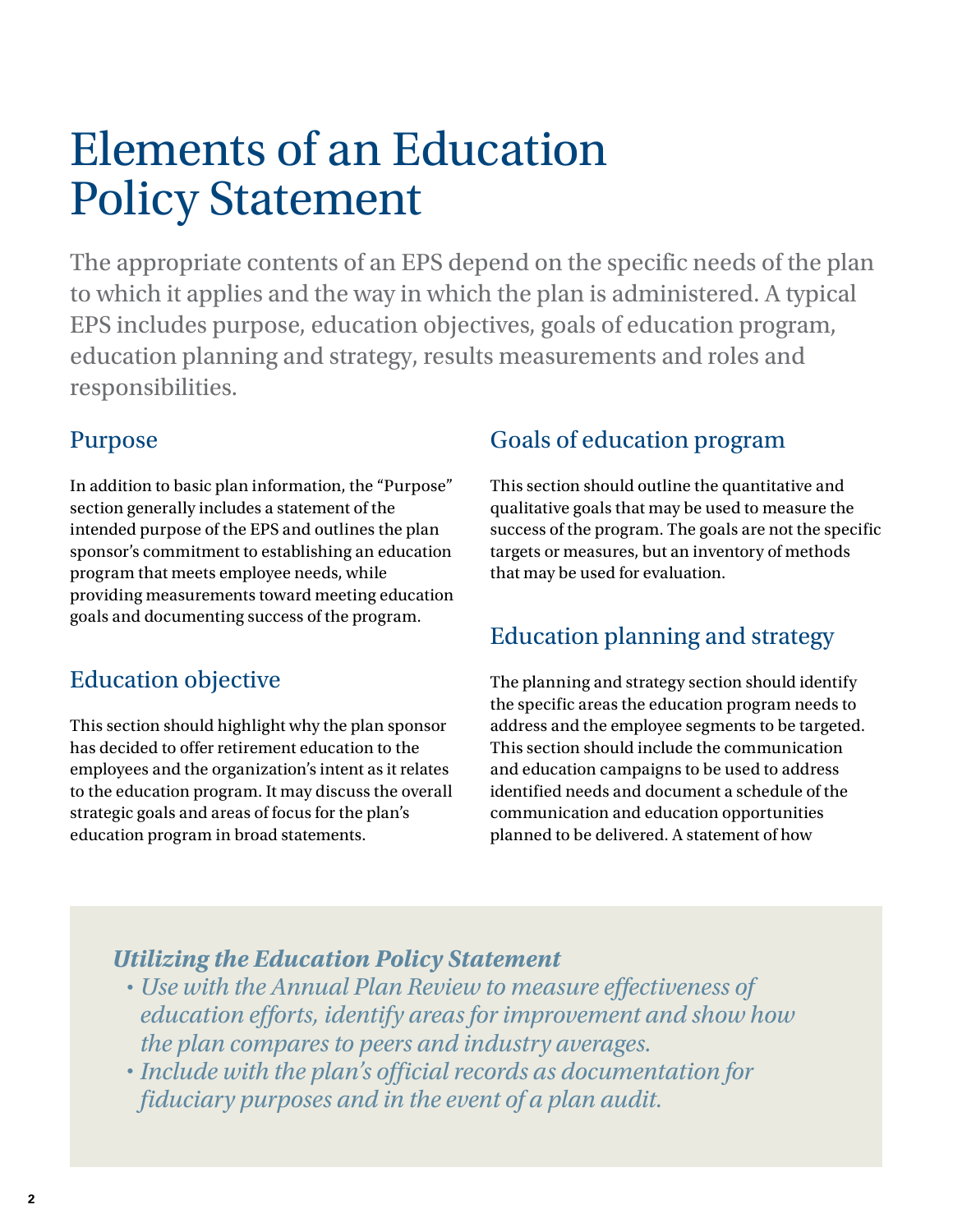frequently the plan will be developed and reviewed should also be included within the planning and strategy information.

### Results measurement

The results measurement section should include specific metrics that will be used to evaluate the success of the employee education plan as well as any industry and plan benchmarks. The frequency of measurement and evaluation should also be outlined in this section.

## Roles and responsibilities

The EPS generally identifies the various parties involved in employee education and defines their responsibilities throughout the planning, implementation and monitoring process. Roles defined in this section may include the plan sponsor, the plan's service provider and the plan's financial professional. Depending on the plan structure, additional roles involved may include, but are not limited to, a third party administrator, consulting firm or investment advice provider.

#### **Sample Education Policy Statement (EPS)**

The sample EPS is intended to provide an overview of a typical education policy and is designed to assist plan sponsors in defining and documenting a process that will provide an ongoing opportunity to educate both employees as well as plan committee members, but it may not work for your plan or particular circumstances.

Any decision to adopt a written policy statement or procedure with respect to a retirement plan should be made with the assistance of competent legal counsel. This sample should not be construed as legal advice by any members of OneAmerica or its representatives.

# Sample Education Policy Statement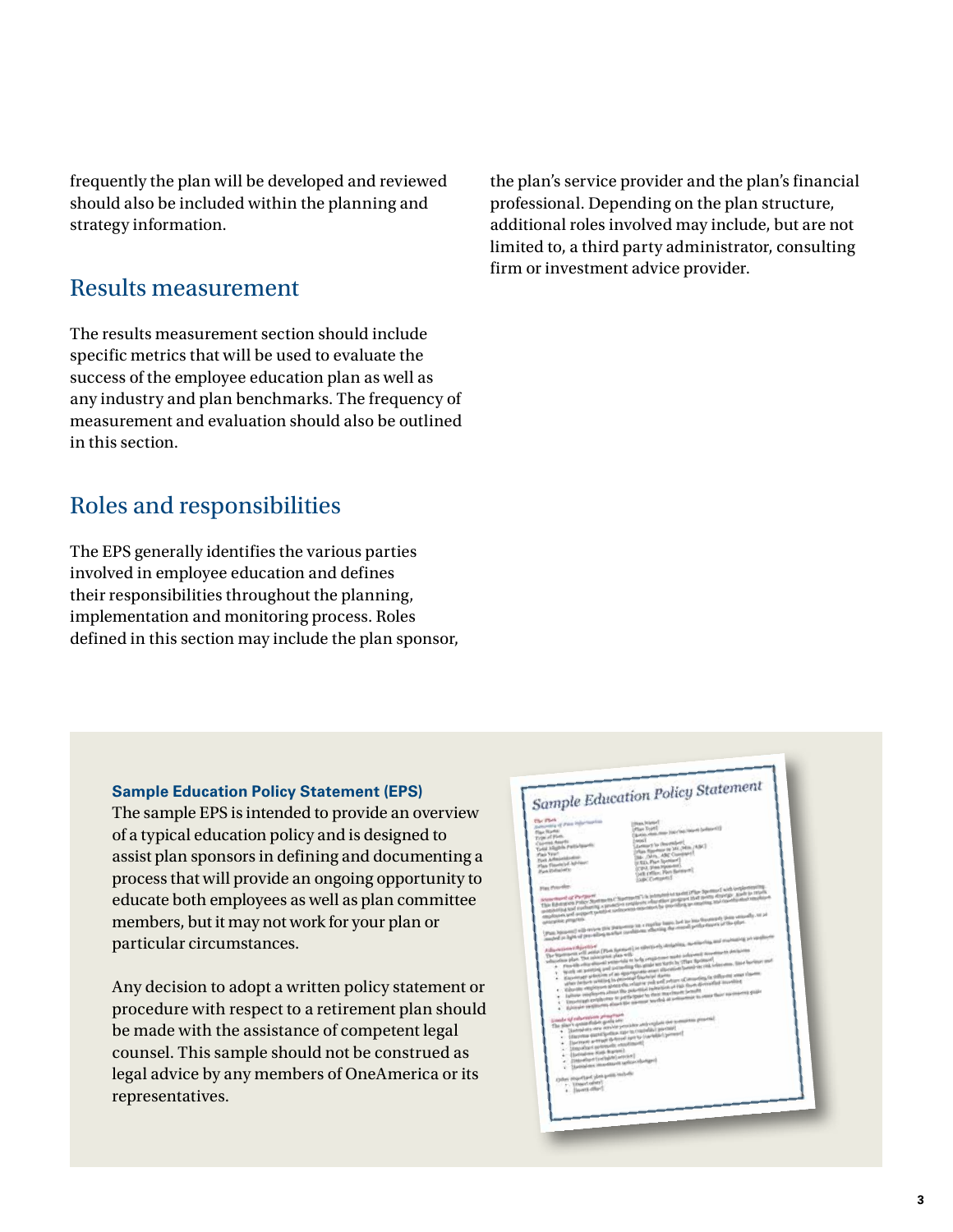# OneAmerica participant survey results

The OneAmerica marketing team conducts an annual survey among plan participants to better understand their attitudes toward and opportunities to add value to the retirement preparation process.

# Future retirement planning attention triggers

Discussion with friends and family has by far been the most common thought trigger in the past, but no one topic would overwhelmingly increase the frequency of retirement planning in the future. Life events are most likely, with 17 percent citing their potential, to spur attention. Together though, a very wide variety of communications from advisor help to advertising to employer information comprises 31 percent.

#### **Retirement planning attention triggers**

| Life event (aging, illness, baby, marriage)                        | 17% |
|--------------------------------------------------------------------|-----|
| Education (info-workshop/ease of access to info/<br>employer info) | 11% |
| Advertising (email/TV/radio/mail/newsletter/stories)               | 11% |
| Planning, strategy, options & tools/advisor help & 1:1             | 9%  |
| Financial/money/job-related                                        | 7%  |
| Current events/news/articles                                       | 7%  |
| Statement/update/balance/amount needed                             | 7%  |
| Matching/incentives                                                | 3%  |
| Discussion with family/friends                                     | 2%  |
| Gains                                                              | 2%  |
| Cost of living/future/security                                     | 1%  |
| Other                                                              | 4%  |
| Nothing/not applicable/don't know/unsure                           | 24% |

# Knowing status

84 percent are monitoring their plan status at least quarterly and 44 percent are monitoring monthly. Importance of understanding status against retirement goals is important/very important to almost everyone while more than half say that it's very important.



| <b>Heading needed</b> |                  |     |  |  |  |  |  |  |
|-----------------------|------------------|-----|--|--|--|--|--|--|
|                       | Monthly          | 44% |  |  |  |  |  |  |
|                       | Quarterly        | 40% |  |  |  |  |  |  |
|                       | Yearly           | 10% |  |  |  |  |  |  |
|                       | Less than yearly | 5%  |  |  |  |  |  |  |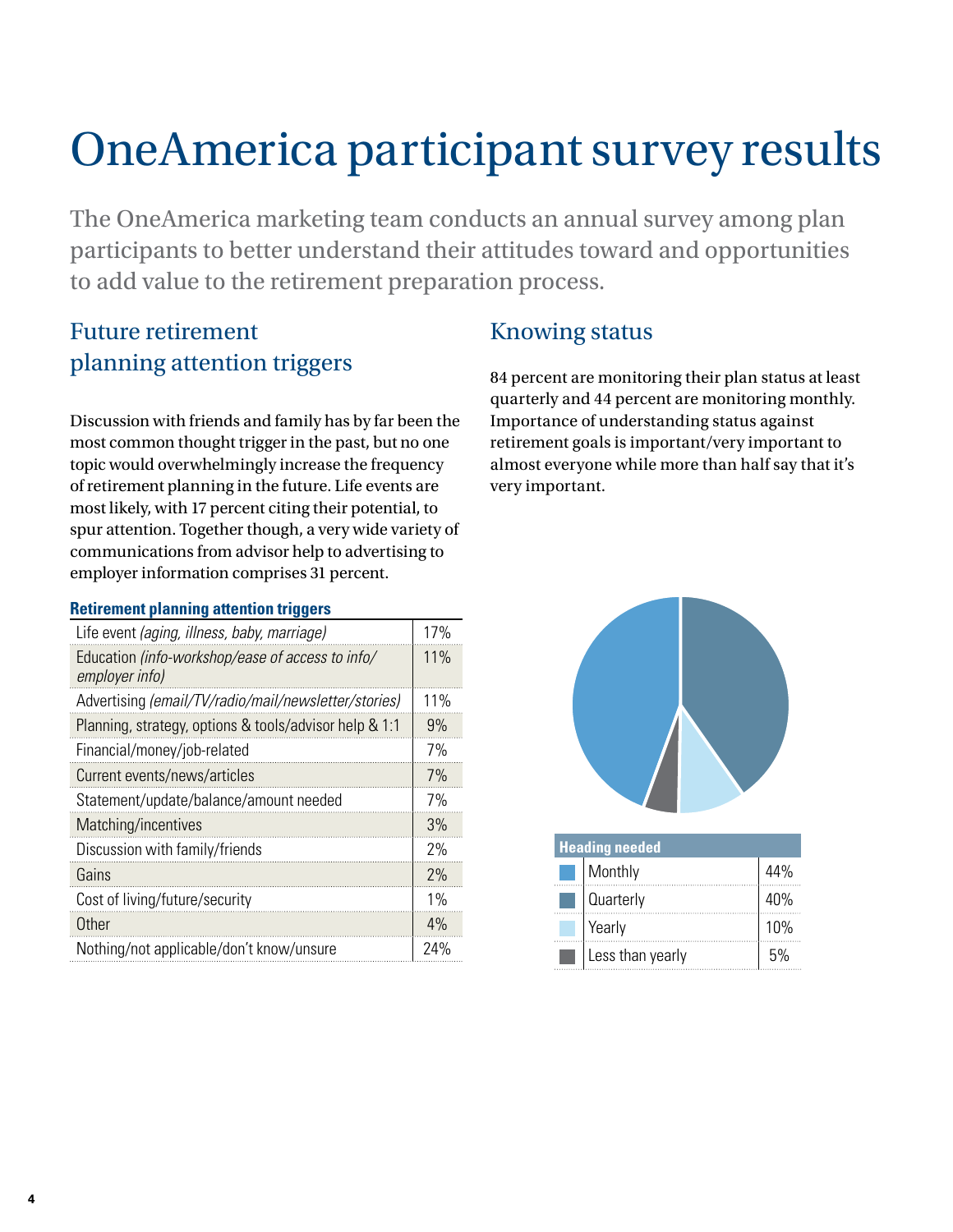# Most likely issues to delay retirement

More than half say that not enough money saved for retirement is the most likely reason to cause a delay. The remaining respondents are split between income during retirement, retirement lifestyle expectations and post-retirement health care costs.

#### **Retirement planning attention triggers**

| Not enough money saved for retirement    |     |  |  |  |
|------------------------------------------|-----|--|--|--|
| Income during retirement                 | 17% |  |  |  |
| Lifestyle expectations during retirement | 14% |  |  |  |
| Post-retirement health care costs        | 13% |  |  |  |

# Knowledge level of specific financial topics

Respondents are most knowledgeable (knowledgeable/very knowledgeable) about retirement saving and paying student loans, and are least knowledgeable about Savers Tax Credit, taxation on Social Security benefits, and advanced investing.

#### **Level of knowledge**

| Saving for retirement                                      | 40% |
|------------------------------------------------------------|-----|
| Paying student loans                                       | 39% |
| <b>Basic investing</b>                                     | 30% |
| Compounding effects of retirement account<br>contributions | 27% |
| Effects of taking a loan from a retirement account         | 26% |
| Retirement account withdrawals                             | 19% |
| Consolidation/rollover of retirement accounts              | 19% |
| Advanced investing                                         | 14% |
| <b>Taxation on Social Security benefits</b>                | 13% |
| <b>Savers Tax Credit</b>                                   | 10% |

# Interest in future communications and desired channels

More than half show an interest in receiving future communications about retirement planning on a regular basis. Email is universally preferred compared to all other channels.

#### **Desired communication channels**

| Emails                | 84% |
|-----------------------|-----|
| Direct mail           | 25% |
| Alerts on the website | 25% |
| Text messaging        | 24% |
| Face-to-face          | 14% |
| Apple Watch           | 2%  |
| Smart TV applications | 2%  |
| Google Glass          | 1%  |
| Other                 | 3%  |

*53% of participants show interest in receiving future communications about retirement.*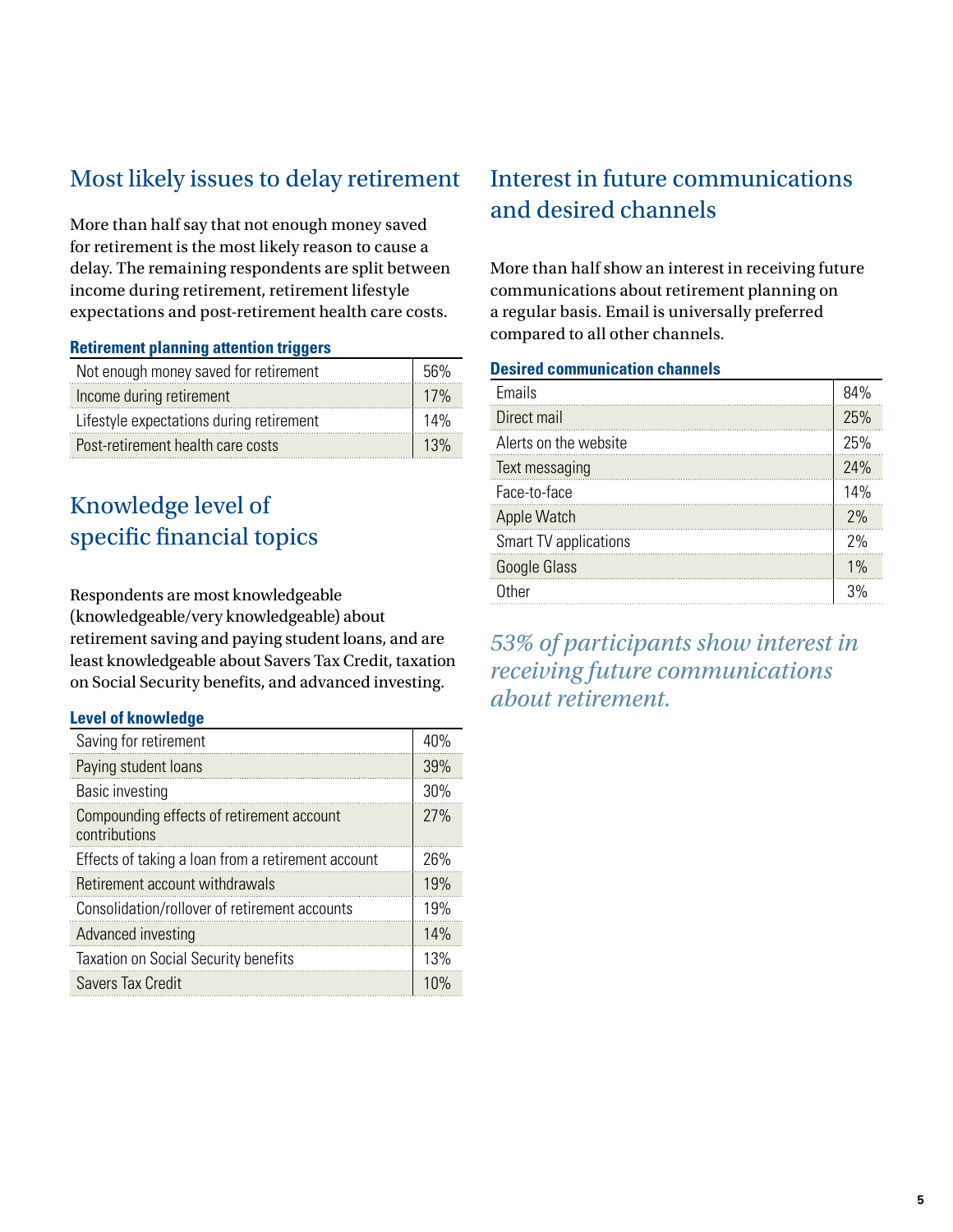# Interest in future communications

Frequency of retirement thought directly correlates with a desire to receive education information on a regular basis. 57 percent that think of it weekly indicate an interest compared to 54 percent who

think of it monthly and 47 percent who think of it less often. Interest in receiving communications through alerts on the website and face-to-face decreases with frequency of retirement thought.







|  |  | ' Interest in weekly communications, |     |   | aly communications |          | nterest in less offen communications. |     |                 |
|--|--|--------------------------------------|-----|---|--------------------|----------|---------------------------------------|-----|-----------------|
|  |  | Yes                                  | 57% | . | Yes                | 54%<br>. |                                       | Yes |                 |
|  |  | N0                                   | 43% |   | N0                 | 1 C O    |                                       | N0  | .<br>につの<br>ັບປ |

| Interest in monthly communications |                    |     |  |  |  |  |  |  |
|------------------------------------|--------------------|-----|--|--|--|--|--|--|
|                                    | $\blacksquare$ Yes | 54% |  |  |  |  |  |  |
|                                    |                    | 46% |  |  |  |  |  |  |

| est in wēekly communications. |     | erest in monthly communical |     |          | Interest in less often communications |     |       |
|-------------------------------|-----|-----------------------------|-----|----------|---------------------------------------|-----|-------|
| Yes                           | 7%  | .                           | res | 54%<br>. |                                       | Yes | $7\%$ |
| No                            | 43% |                             | N0  | 46%      |                                       | N0  | 53%   |

## Frequency of retirement thought by age

Frequency of retirement thought clearly increases with age, and there is a steep increase between those 35–49 years old and those 50 years or older.

23 percent of those younger than 35 years consider it weekly, compared to 27 percent of those 25–49 and 45 percent of those 50+.



| <35 Years old        |  | 35-49 Years old  |  | 35-49 Years old  |  |
|----------------------|--|------------------|--|------------------|--|
| <br>Every few months |  | Every tew months |  | Every few months |  |
|                      |  |                  |  |                  |  |
| Less than yearly     |  | ess than vearlv. |  | Less than yearly |  |
|                      |  |                  |  |                  |  |
|                      |  |                  |  |                  |  |



|         | 35-49 Years old  | 35-49 Years old  |    |
|---------|------------------|------------------|----|
| 27      | Every few months | Every few months |    |
| .<br>10 | rear             | Yearly           |    |
| ჩ       | Less than yearly | Less than yearly |    |
| 23      |                  |                  | Լհ |
| 34<br>. |                  |                  |    |



| 35-49 Years old  | ሣ. |
|------------------|----|
| Every few months | 19 |
| Yearly           |    |
| Less than yearly |    |
| Weekly           |    |
| Monthly          |    |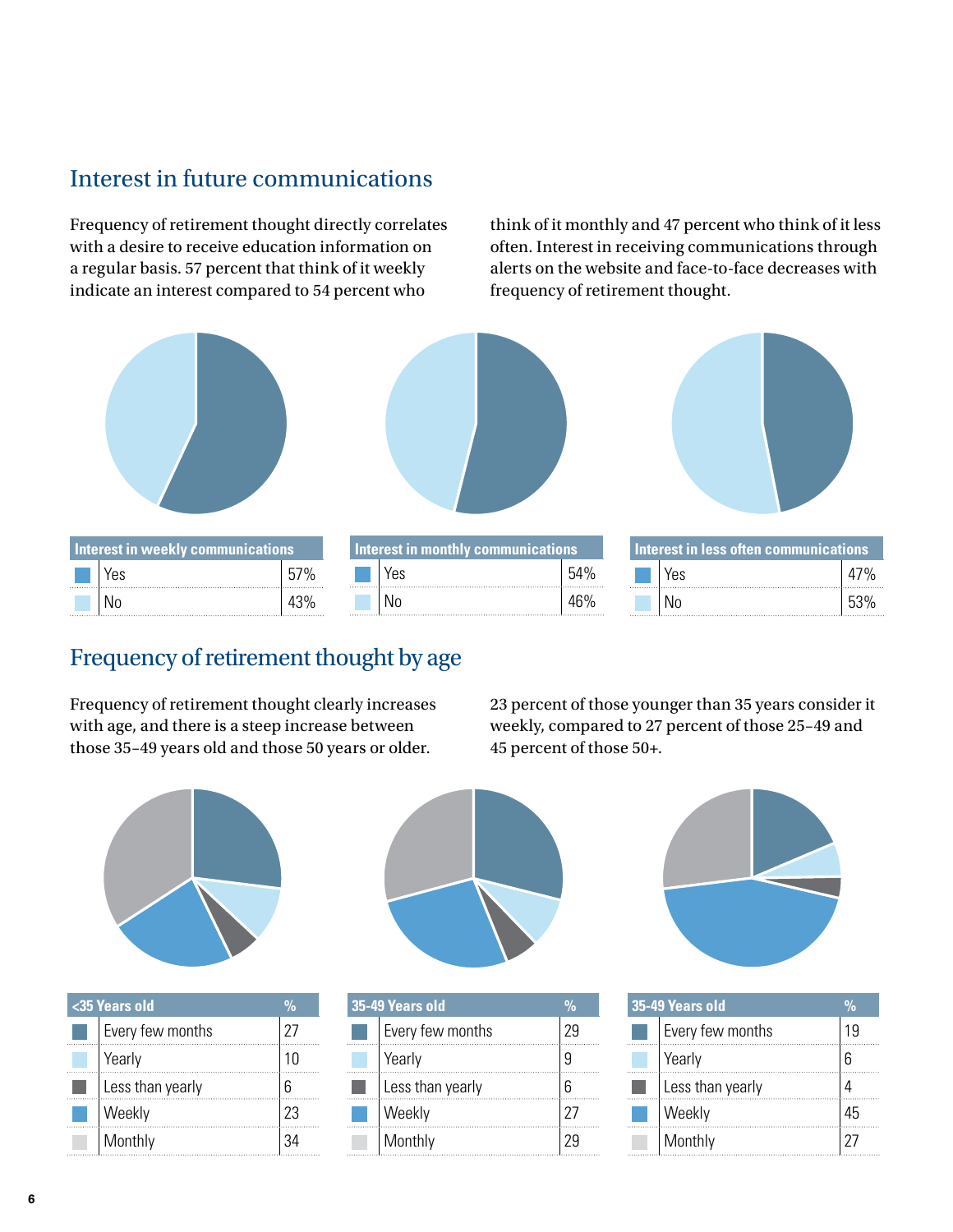# Using these results

# Based on these fndings, here are some general points for consideration

#### **Tailor messaging and education to age groups**

- Those closer to retirement have different concerns and priorities than those just starting out.
- Consider specific education programs targeted at younger plan participants. They are least confident in their financial knowledge and most likely to say that educational materials will encourage them to actively plan. Given that this group is the least likely to say that they want to receive regular communications, look for new and interactive ways to engage with them.
- Facilitate "friends and family discussion" by providing materials that help introduce topics and guide the conversation, especially for the youngest age group.

#### **Leverage workspace communications**

- Provide workplace materials for plan sponsors to help employees engage in financial literacy education.
- Consider developing educational and incentive programs around employment milestones or life events.

## One Day is Today®

One Day is Today<sup>®</sup> is a comprehensive communication and education program that empowers your employees to take positive steps toward planning for the future regardless of their age or lifestage. Our One Day is Today education program features educational resources provided by Peter Dunn — also known as Pete the Planner. Pete is a former financial professional turned author, talk show host and TV news personality and is the face and voice of the One Day is Today participant education and communication platform.

#### **One Day is Today® communications**

Because we know that different participants prefer to learn through different methods,the program features a suite of print and online tools including flyers, brochures, calculators, podcasts, videos and tutorials in the following categories:

- Getting Started
- Retirement 101
- Investing
- Personal Finance
- Nearing Retirement